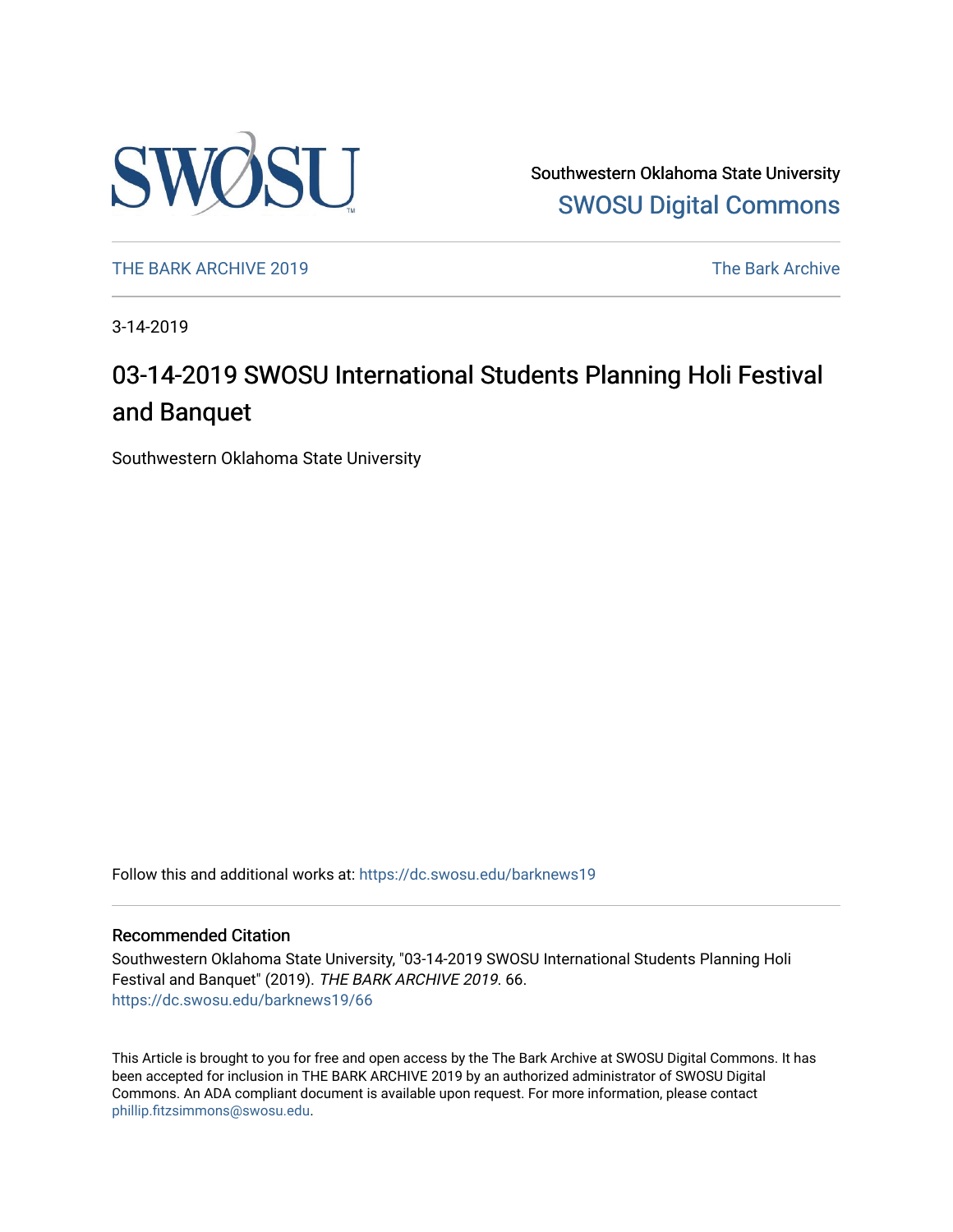

14 March, 2019



# **SWOSU International Students Planning Holi Festival and Banquet**

The SWOSU International Student Association is planning its second annual Holi Festival celebration after spring break on Tuesday, March 26, from 2- 4 p.m. just south of the Memorial Student Center.

There are white t-shirts on sale for the colorful festival. The shirts are not necessary to participate in the "colorful" day, but the SISA will use proceeds to help with their banquet, which is Sunday, March 31.

Shirts are \$5. Tickets are also available for the March 31 banquet. Stop by the International Student Office in the Administration Building or contact Damola Ola at 580.890.7475.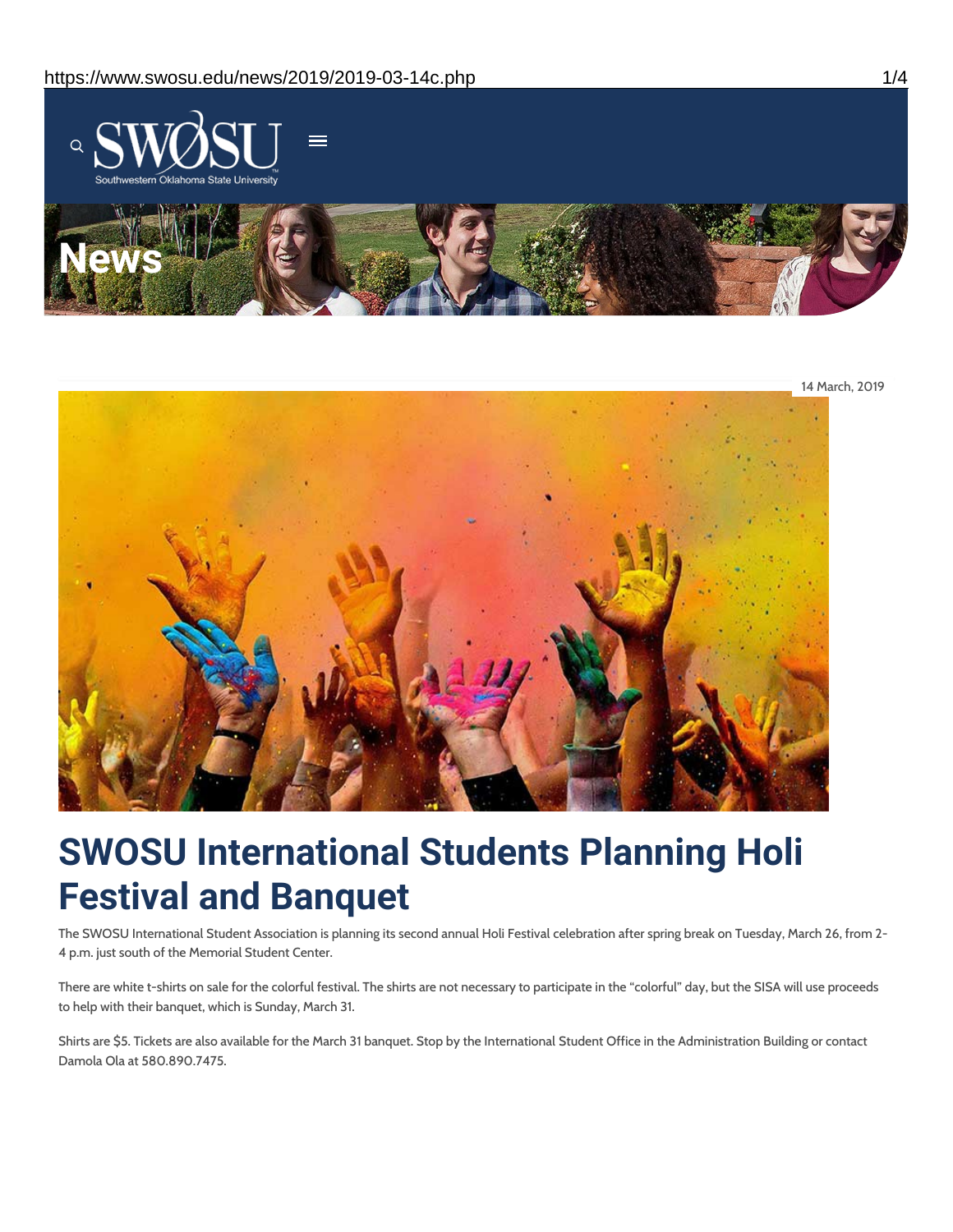| D |
|---|
| D |
| D |
| D |
| D |
| D |
| D |
| D |
| D |
|   |

## **Archive Links**  $2018$  $2019$ [2020](https://www.swosu.edu/news/2020/index.php)  $\bullet$ [Archive](https://dc.swosu.edu/bark/) **Archive Archive Archive Archive Archive** Archive Archive Archive Archive Archive Archive Archive Archive



### Weatherford Campus

100 Campus Drive Weatherford, OK 73096

### Sayre Campus

409 E Mississippi Ave Sayre, OK 73662

Connect to Us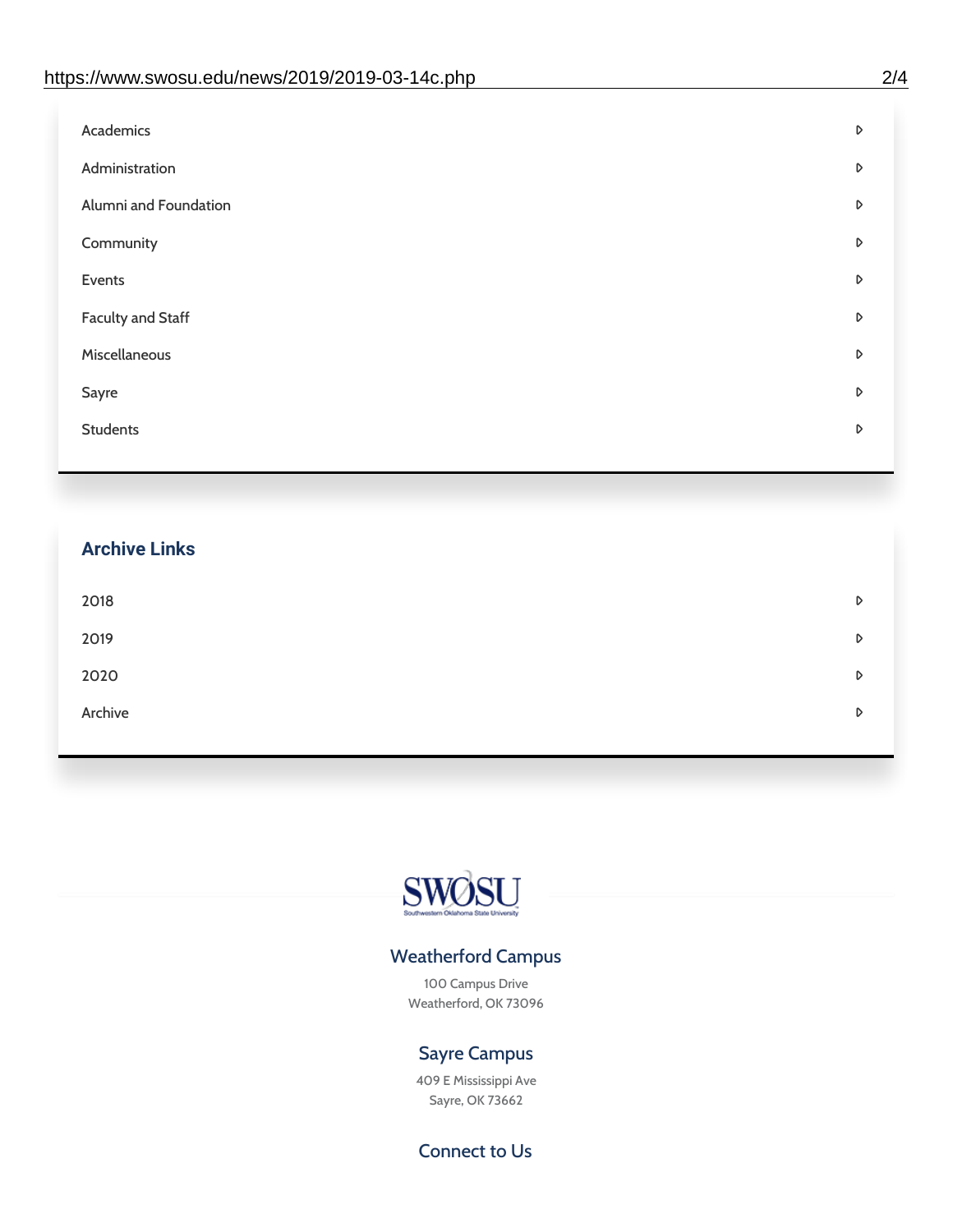千岁回调

Contact [Information](https://www.swosu.edu/about/contact.php) [University/Facility](https://www.swosu.edu/about/operating-hours.php) Hours [Campus](https://map.concept3d.com/?id=768#!ct/10964,10214,10213,10212,10205,10204,10203,10202,10136,10129,10128,0,31226,10130,10201,10641,0) Map

Give to [SWOSU](https://standingfirmly.com/donate)

Shop [SWOSU](https://shopswosu.merchorders.com/)



**[Directory](https://www.swosu.edu/directory/index.php)** 

[Calendar](https://eventpublisher.dudesolutions.com/swosu/)

[Apply](https://www.swosu.edu/admissions/apply-to-swosu.php)

[GoSWOSU](https://qlsso.quicklaunchsso.com/home/1267)

[Jobs@SWOSU](https://swosu.csod.com/ux/ats/careersite/1/home?c=swosu)



Current [Students](https://bulldog.swosu.edu/index.php)

[Faculty](https://bulldog.swosu.edu/faculty-staff/index.php) and Staff

**Enrollment Management** [580.774.3782](tel:5807743782)

> **PR/Marketing** [580.774.3063](tel:5807743063)

**Campus Police** [580.774.3111](tel:5807743111)